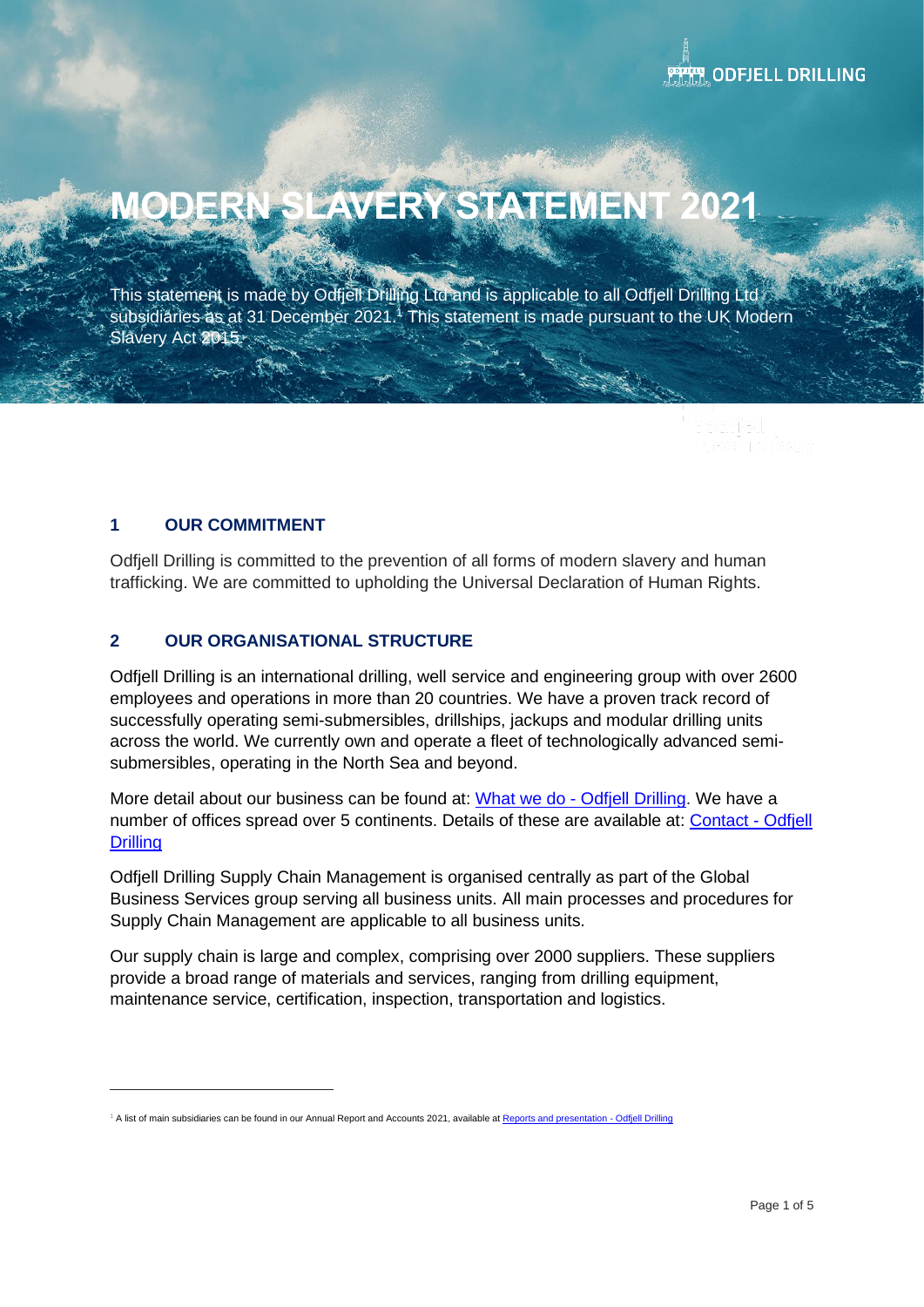Our supply chain is fundamental to the successful delivery of our service to our clients. Ensuring that modern slavery and human trafficking is not part of our supply chain helps us to maintain healthy and sustainable relationships.

## **3 OUR VALUES AND CODE OF CONDUCT**

Our values are promoted and upheld through our group wide [Code of conduct -](https://www.odfjelldrilling.com/who-we-are/code-of-conduct/) Odfjell [Drilling.](https://www.odfjelldrilling.com/who-we-are/code-of-conduct/) Our values set the tone, help to create our culture and give a common set of principles which everyone working for Odfjell Drilling must follow. These values extend into our supply chain.

### **Committed**

We develop committed and motivated employees who will focus on providing customer satisfaction.

#### **Safety conscious**

We operate in such a manner that our employees, partners, customers and owners can be assured that safety is at the centre of all we undertake.

#### **Creative**

We are forward-looking and creative in finding new ways of handling challenges.

### **Competent**

We deliver products and services of the highest quality.

#### **Result oriented**

We are disciplined.

Our Code of Conduct helps us to meet our ethical and legal commitments. It guides our people to do the right thing. We strive to protect and enhance human dignity of our people and those who have dealings with us.

Our global operations are consistent with the spirit and intent of the United Nations Universal Declaration of Human Rights; the International Labour Organization Declaration on Fundamental Principles and Rights at Work.

Additionally, we have set specific Corporate Social Responsibility Principles which include integrity and anti-corruption; and respect for human rights and contribution to local communities.

## **4 RESPONSIBILITIES**

As parent company of the Odfjell Drilling group, the board of Odfjell Drilling Ltd acknowledges its responsibility for the ethical and strategic direction of the group. Operational management is delegated to the Chief Executive Officer of Odfjell Drilling AS.

The Chief Executive Officer has directed the establishment of a cross-functional working group, under the sponsorship of Senior VP Human Resources and Chief Procurement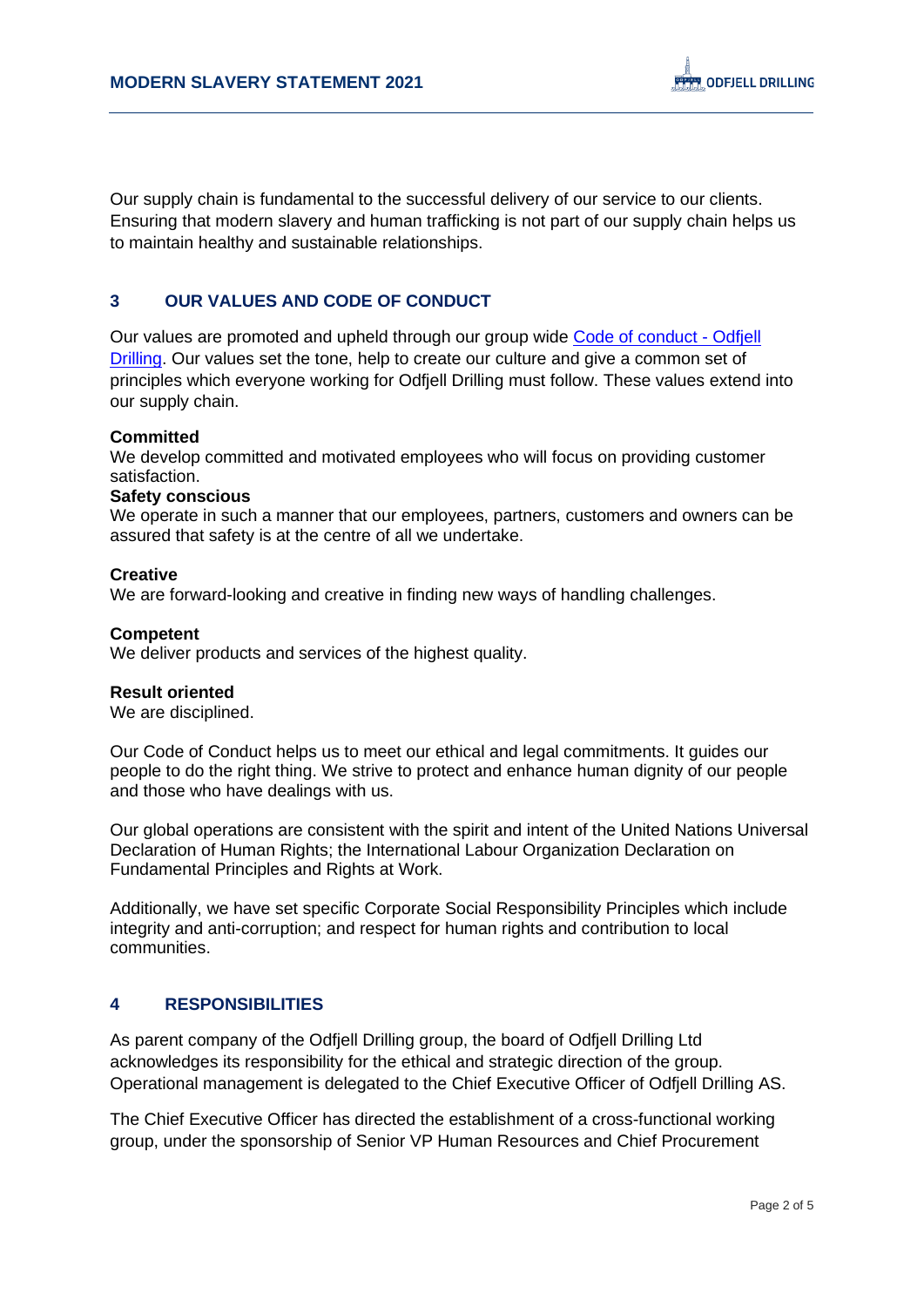Officer, to assess and respond to the requirements of anti-slavery legislation. The members of the working group include the General Counsel, Corporate Secretary and Compliance Officer.

## **5 POLICIES & PROCEDURES**

### **5.1 Preventing modern slavery within our organisation**

Odfjell Drilling's philosophy is based on the concept that competent personnel offer the group the best possibility to secure existing contracts and create contracts in the future. The ability to carry out a good job is dependent upon expertise within one's field and willingness/motivation. This requires, in addition to a conscious recruitment policy, that the company maintains and develops its personnel resources within a wide range of disciplines. Odfjell Drilling ensures that all personnel within the group are trained and qualified in order to perform a safe and proficient operation in accordance with Odfjell Drilling Competence Management System.

As a global drilling contractor, Odfjell Drilling meets all the standards and requirements under The Maritime Labour Convention, 2006 ("MLC, 2006"). This includes the use of licensed private recruitment and placement services where we perform annual third party audits to ensure compliance within the global workforce of Mobile Offshore Drilling Units. The MLC 2006 establishes minimum working and living standards for all seafarers working on ships flying the flags of ratifying countries.

We conduct an annual survey which gives both onshore and offshore employees an opportunity to provide feedback in relation to their employment satisfaction. Findings are analysed and followed up on a group level as well as in the department where an issue is identified. SVP HR in Odfjell Drilling is responsible for conducting the survey and developing action plans relating to the results of the survey.

Odfjell Drilling has close relations with relevant unions and employee associations, which are represented in the business. The common recognition of this relation between the employer and employees is documented through the Union agreements. The agreements are based on national legislation. We support freedom of association and collective bargaining.

We have a whistleblowing procedure which is familiar within our workforce. Our system for raising concerns is easily accessible through our intranet pages or public website, facilitating a means by which concerns can be raised electronically and in a safe environment.

### **5.2 Preventing modern slavery in our supply chain**

Our contract templates contain obligations requiring third parties to act in accordance with all applicable laws and regulations, including but not limited to anti-bribery and corruption laws and regulations, as well as the Odfjell Drilling group's Code of Conduct.

Prior to registration as an accepted supplier all suppliers must sign and agree to comply with the [Odfjell Drilling Supplier Code of Conduct.](https://www.odfjelldrilling.com/globalassets/about_the_company/-supplier_code_of_conduct-ny_-_pdf_form.pdf)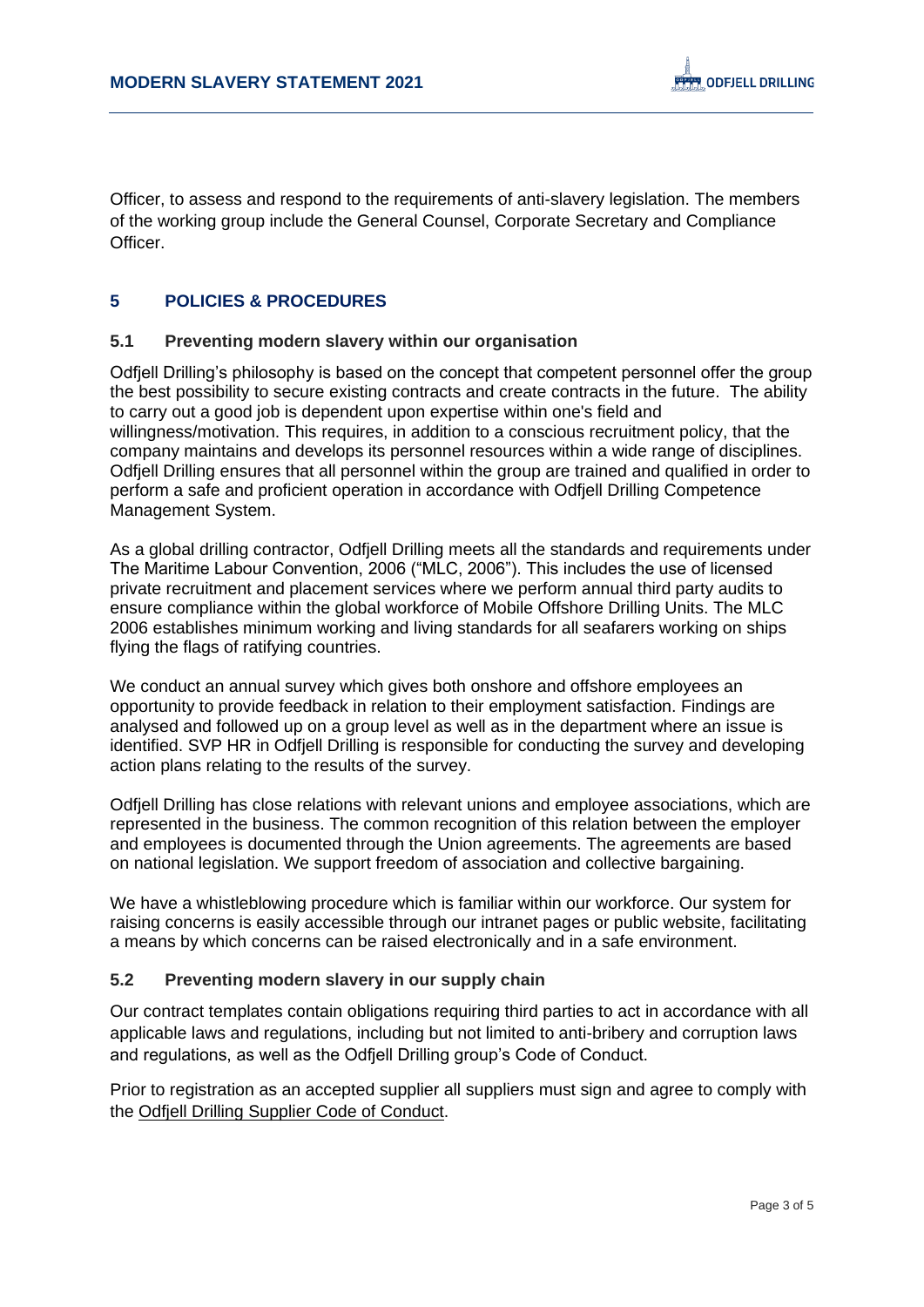By agreeing to abide by the Odfiell Supplier Code of Conduct the supplier agrees to :-

- Maintain the highest standards of integrity in all business transactions worldwide
- Actively support and respect the United Nations Universal Declaration of Human Rights
- Maintain the freedom of association and the right to collective bargaining
- Comply with internationally recognized labour standards covering wages, working hours, disciplinary practices, employment contracts and working conditions
- Permit audits by independent auditors upon the request of Odfjell Drilling
- Report any infringement of the Supplier Code of Conduct via our whistleblower link directly to the Compliance Officer.

Failure to comply may lead to termination of any contract, disqualification as a supplier and reporting to the relevant authorities.

We have adopted a ["become a supplier process"](https://www.odfjelldrilling.com/About/Become-a-supplier/). Potential suppliers are required to complete a pre-qualification which incorporates risk assessment of potential for corruption. The nature of the services and country of operation are taken into account when determining the level of risk.

For high risk suppliers due diligence is carried out by the Compliance Officer or the Corporate Compliance Controller with the use of third party specialist companies as required.

For medium risk suppliers a desktop due diligence review is carried out utilising specialised software with links to 235 million company profiles worldwide. Information from 220 countries is available for review.

A prequalification questionnaire is issued to the potential supplier if any issues are highlighted by the due diligence process.

The prequalification questionnaire contains, amongst others, the following questions:-

- How does the organization assure that all employees receive sufficient and adequate training to maintain/improve their core skills?
- How does the organization maintain an environment, which is safe and conductive to enhancing productivity?
- How is employee satisfaction evaluated and what results is the organization achieving? Specifically, we focus on the perception of its employees regarding work environment, communication, career prospects and planning, management, target setting and appraisal, recognition, training and employment conditions.

The response is reviewed by the Supply Chain Management team. After acceptance and approval, supplier performance is followed up through the use of key performance indicator reviews or annual audits.